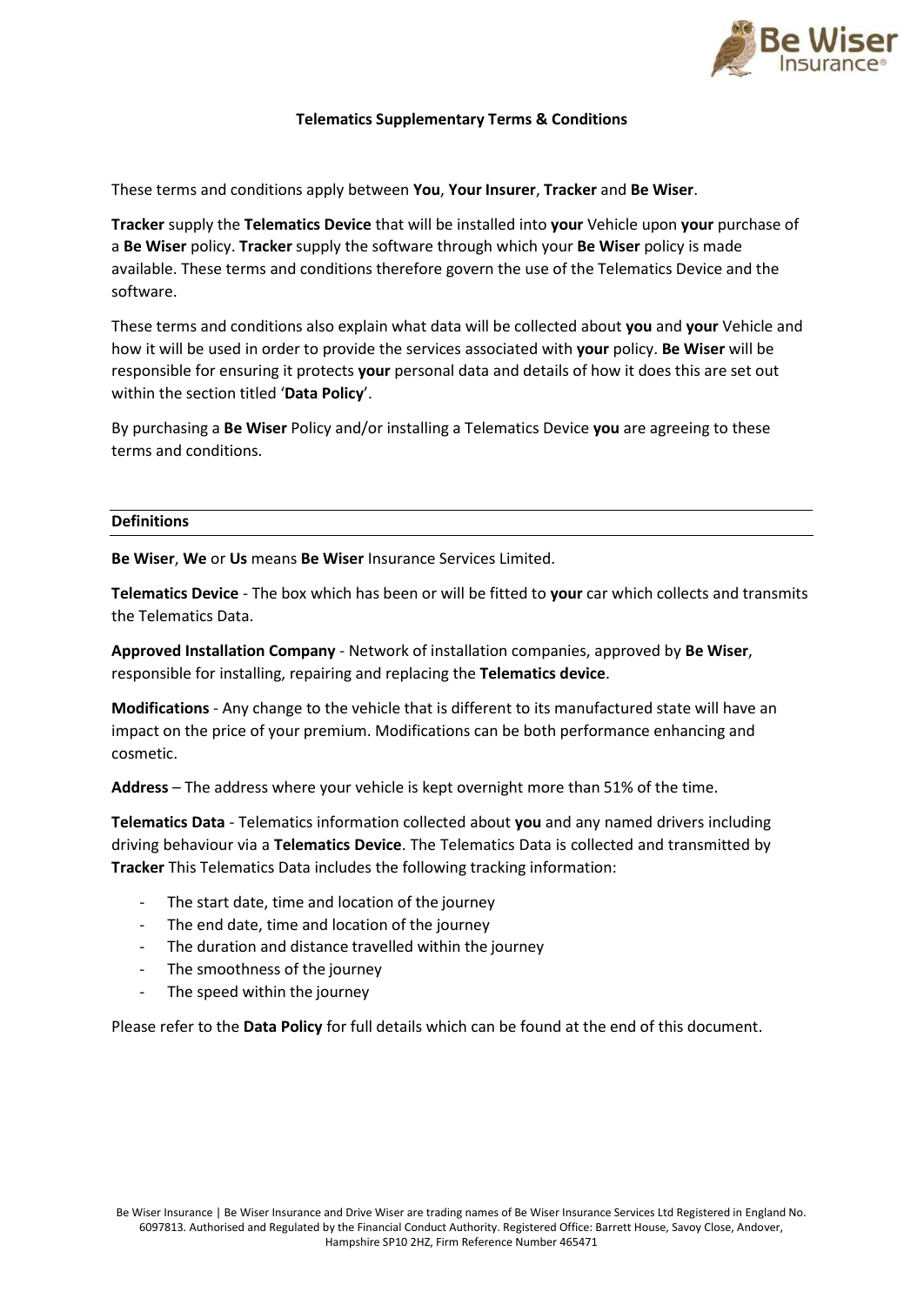

## **Product information**

This is a telematics policy which differs from a standard motor car policy. It requires the fitting of a **Telematics Device** to **your** vehicle and use of the Telematics Data the Device collects.

The purpose of this document is to provide **you** with details of how **your Telematics Device** from **Be Wiser** works, including Data collection and processing.

This document forms part of **your** Contract of Insurance and should be read in conjunction with **your** policy documentation and the **Be Wiser** Terms of Business.

**Your Telematics Device** is Supplied by **Tracker**, registered address: Tracker Network (UK) Limited are registered in England under company number 02632771. Registered office: 6-9 The Square, Stockley Park, Uxbridge, Middlesex, United Kingdom, UB11 1FW.

### **Installation**

It is a condition of this policy that **you** have a fully operational **Telematics Device** installed in **your vehicle** and it is **your** responsibility to ensure that any party who has an interest in the ownership of **your Vehicle** (such as **your partner** or a hire purchase company) has agreed that a **Telematics Device** can be installed or enabled.

It is important that **you** notify any authorised person that drives **your Vehicle** that a **Telematics Device** has been installed and that their journey will be monitored, and data collected.

**You** consent to self-installing a **Telematics Device** in **your Vehicle**, or where necessary having a **Telematics Device** professionally installed in **your Vehicle** by approved engineers, who are fully trained to appropriate industry standards.

Where we have issued **you** with a **windscreen tag/Telematics Device**, it is a condition of **your**  insurance policy that **you** and any additional/named drivers have installed the **Be Wiser Safe & Secure app**, to work in conjunction with the telematics device or windscreen tag and allowed location sharing. This must remain installed and switched on for the duration of **your**  policy or **your** insurer may remove named drivers or cancel your policy, in accordance with **your** policy wording.

If for any reason the **Telematics Device** is incompatible with **your Vehicle**, **Be Wiser** will cancel **your** policy in line with the cancellation rights as set out within this document.

A **Telematics Device** must be fitted within seven days of the policy purchase date and within seven days of any subsequent change of **your Vehicle** under the policy. If a **Telematics Device**  is not fitted during this period, **we** may cancel the policy in line with the 'Cancellation rights' as set out within this document.

The **Telematics Policy** charges can be found in the below section '**Telematics Policy Charges**'.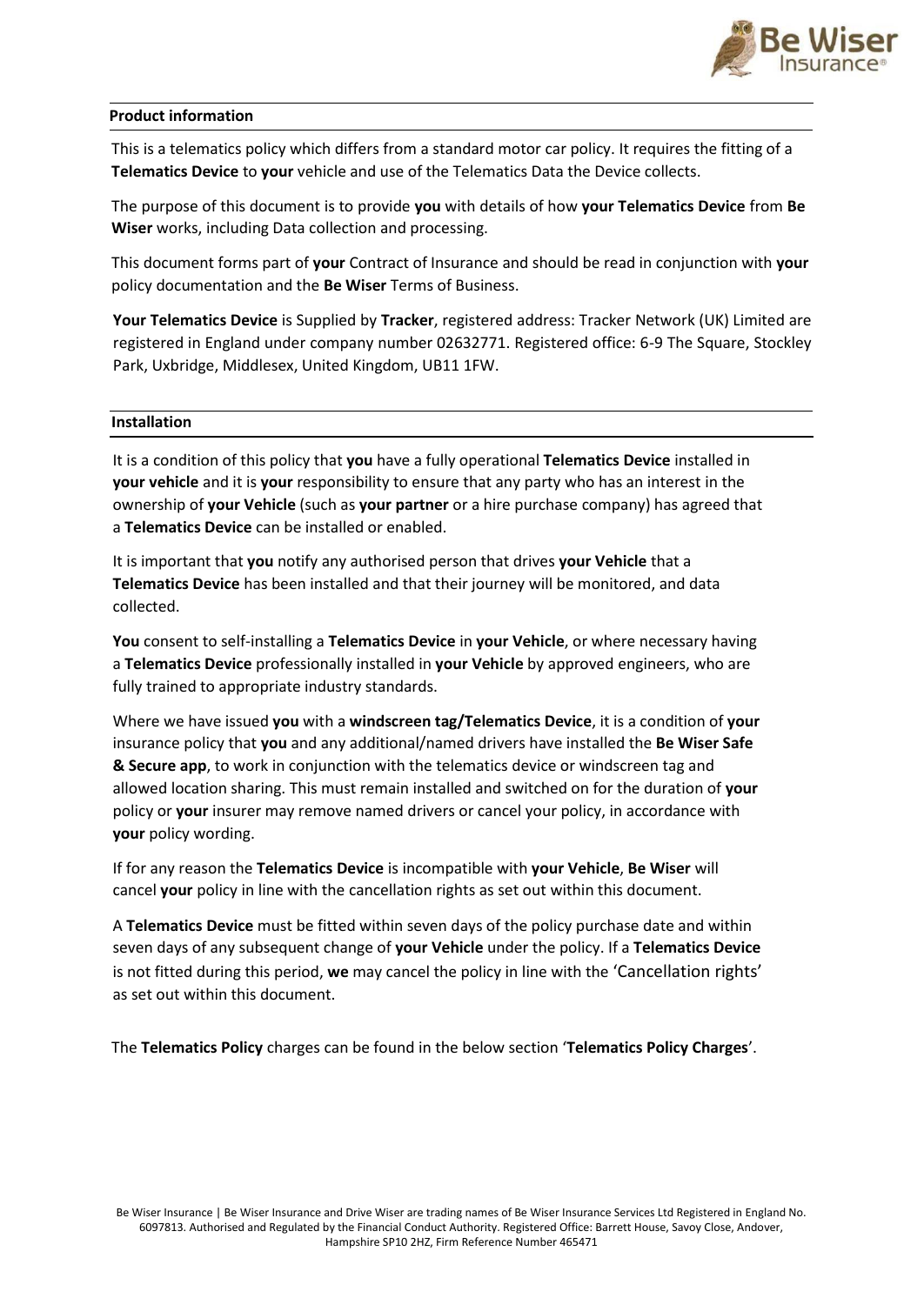

# **The Telematics Device**

It is a condition of the policy that the **Telematics Device** is installed and working at all times. In the event that **you** do not make **your** car available for repair or replacement of the **Telematics Device**, within the timeframe stated, **your** policy will be cancelled, subject to a seven day Road Traffic cancellation notice.

The **Telematics Device** is the property of **Be Wiser. You,** or any person acting on **your** behalf, must not tamper with, dismantle, or attempt to remove any part of the **Telematics Device** or tamper with the GPS/GSM signal that is emitted from the **Telematics Device**. The **Telematics Device** must remain switched on and in use at all times to allow **Tracker** to collect data and monitor driving performance.

The box has tamper-proof controls and attack safeguards. If the intelligent alert system is triggered it will notify **Tracker** of any unauthorised tampering. An investigation will be initiated and a physical inspection by an engineer may be required. If following an inspection, **you** or anyone else is proven to have tampered with the **Telematics Device**, **you** will be required to pay for any actual costs that **Be Wiser** have incurred including repairing or replacing the defective **Telematics Device**. **Your** insurance will be cancelled subject to a seven day Road Traffic cancellation notice, and **you** will be liable for the cancellation charges as outlined in the 'Cancellation rights' within this document. If evidence suggests that the tampering was performed deliberately in order to disrupt our ability to collect data, **Be Wiser**  will treat the matter as fraud.

If **you** remove **your** car from the policy or **your** policy is cancelled, the **Telematics Device** will no longer collect or transmit any further Telematics Data.

Unless the **Telematics Device** has been removed from **your** car, it is **your** responsibility to inform any person or organisation buying or taking ownership of **your** car that it has been installed.

# **Your Responsibilities**

**You** are buying a policy based on the number of miles **you** declared when **you** purchased the policy or at renewal. If **you** go over that allowance **you** will need to buy additional miles, the cost of which will be based on **your** Telematics Data.

**Be Wiser** will monitor the mileage **you** declared when **you** purchased **your** policy against the mileage **you** drive as collected by the **Telematics Device**. If **Be Wiser** predict that **you** are likely to exceed **your** declared annual mileage, **Be Wiser** will adjust your policy accordingly and where applicable an additional premium may be due. You will be notified of any adjustments and additional or refund premium due.

It is important that the vehicle is kept at the address provided for the majority of the time. **Be Wiser**  will monitor the overnight parking address **you** declared when **you** purchased **your** policy against where **your Vehicle** is parked at night as collected by the **Telematics Device**.

If it is believed that the information **you** provided may be inaccurate, **Be Wiser** will contact **you** to adjust **your** policy accordingly, and where applicable an additional premium may be due or **Be Wiser**  will issue **you** with a 7-day cancellation letter in line with the cancellation rights as set out within this document.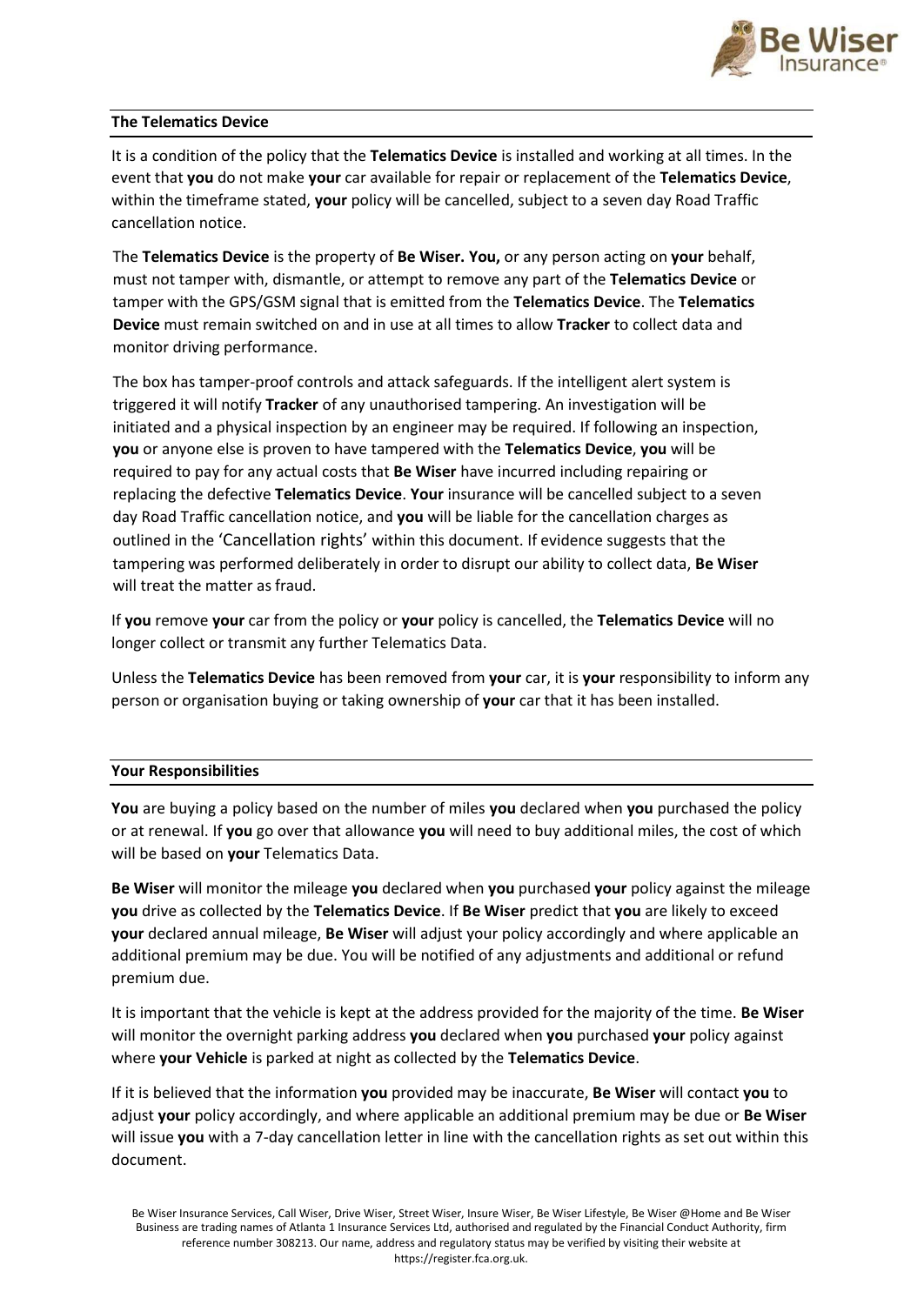

Vehicle modifications are not accepted under the terms of the policy unless prior agreement has been made. This includes performance enhancing and cosmetic modifications. If **you** do modify the vehicle without notification **your** policy could be cancelled or void.

**We** will monitor **your** driving behaviour via the **Telematics Device**, this will monitor how the vehicle is driven and the mileage limit used regardless of who is driving the car.

**You** can monitor **your** mileage and driving behaviour via **your Safe & Secure App**.

## **Safe & Secure App**

**Your Safe & Secure app** displays information on **your Vehicle**, **Be Wiser** policy and service and driving behaviour.

As part of services provided under this policy, use of **your Vehicle** and Vehicle diagnostic information is available via **your web portal or app**. This can be viewed using a smartphone app and website to which **you** are given access. **The web portal and app** are hosted by **Tracker**.

**Tracker** will disclose information collected by the **Telematics Device** outside of **Tracker** and **Be Wiser** Insurance in the following circumstances:

- where **you** have provided **your** agreement
- to **Be Wiser** agents and subcontractors for operational reasons, including providing the agreed services under the policy
- if **Be Wiser** are required by law to disclose the information, such as to our regulators or if **Be Wiser** are issued with a court order

**You** will receive an email with **your** log in details for **your Safe & Secure App** within 24 hours. If **you** don't receive this please call **us** on 0333 999 0837.

### **Driving Behaviour**

The **Telematics Device** gathers data about the use of **your Vehicle** and diagnostics and is used to assess the way in which **your Vehicle** is driven. The data allows **Tracker** and **Be Wiser** to understand how fast **your Vehicle** is driven, how smoothly braking and acceleration is applied, how far **your Vehicle** travels and to where and what time. The data also allows **Be Wiser** and **Tracker** to provide the services as described below. It is **your** responsibility to ensure that anyone else who uses **your Vehicle** is aware that a **Telematics Device** isinstalled.

**Tracker** constantly monitor and use this data to interpret how safe **your Vehicle** is being driven. Some factors **Tracker** use to assess how safe **your Vehicle** is being driven are:

- Speeding If **you** frequently drive above the speed limit this will increase the likelihood of having an accident and **you** are breaking the law driving at a speed appropriate forthe road and conditions is the safest approach.
- Harsh driving accelerating and braking harshly or suddenly gives other road users less time to react to your movements and tends to burn more fuel. Anticipating your next move and driving smoothly improves **your** road safety and **your** fuel billtoo!
- Late night driving driving in the late evening through to the early hours is the riskiest time to be on the road. Statistically this is when the most serious accidentsoccur.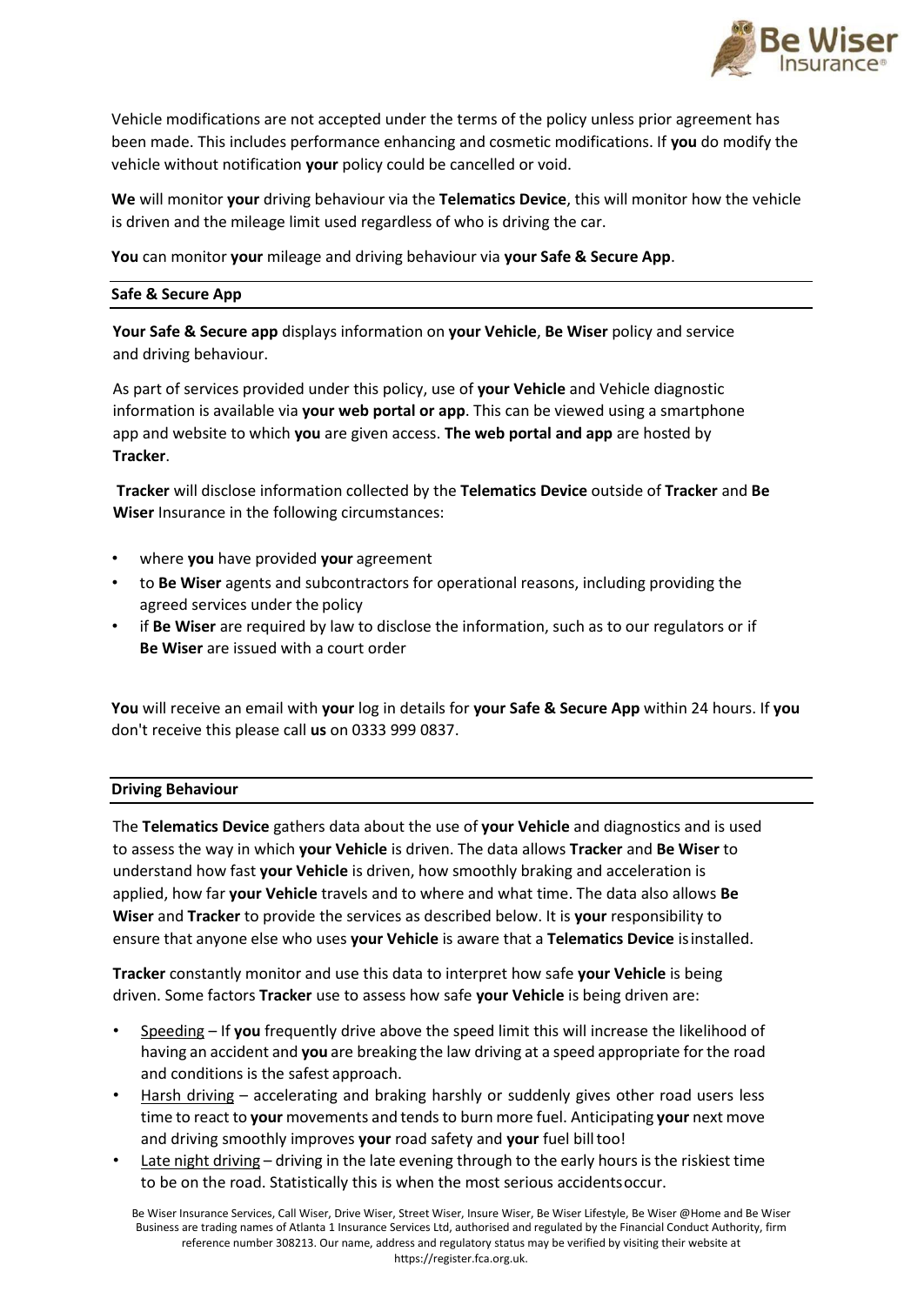

• Other factors include; idling, road type usage, average trip length/distance.

## **Interventions**

The factors in the 'Driving Behaviour' section are used to categorise **your** overall driving behaviour from Excellent to Very High Risk.

**Your** driving behaviour is available for **you** to view in **your web portal** or **Safe & Secure app**.

We will collect **your** driving data and use it to provide **you** with feedback on your driving style and to give you an overall driving score. This is designed to let **you** know what you're doing well and where **you** can improve. You can access **your** score and driving feedback in the app and online account, and we recommend that **you** check it regularly so **you** can use it to help you develop a safe and consistent driving style.

If we judge **your** driving behaviour to be consistently poor or if **you** drive at unacceptably high speeds then we will step in. We will communicate with you, by sms, email or in writing, to let **you** know that we're concerned about **your** driving and explain the steps you need to take.

**Your** insurance policy may be cancelled if **your** driving behaviour is consistently poor or if **you** drive at excessive speeds. If we decide to cancel **your** insurance policy we will give you 7 days' notice in writing to your preferred communication method or last known address.

### **Telematics Policy Charges**

Charges relating to your **Telematics Policy** are detailed below.

The cost of a self-fit **Telematics Device** is £90 and is included within the total cost of your policy.

| Non-refundable New Business set up fee                                     | £125      |
|----------------------------------------------------------------------------|-----------|
| Non-refundable Renewal fee                                                 | E100      |
| <b>Change of Vehicle:</b>                                                  |           |
| If a new telematics device is required<br>$\overline{\phantom{a}}$         | I£90      |
| If the telematics device is transferred from the previous vehicle          | No charge |
| Device Replacement fee:                                                    |           |
| (Where you or a third party has misplaced or broken the Telematics Device, |           |
| we may charge this fee to cover the cost of issuing a new device)          |           |
| If a new telematics device is required<br>$\overline{\phantom{a}}$         | £90       |
| Repair or replacement of the Device if faulty                              | No charge |

Where a **Telematics Device** has been self-installed and the policy is cancelled, **Be Wiser** may request **you** remove the **Telematics Device** and return it to **Be Wiser**.

If **you** change **your Vehicle** a **Telematics Device** must be installed or enabled in the new Vehicle being insured within seven days. All reasonable endeavours should be made by **you**  to re-use the self-installed **Telematics Device** in the new Vehicle.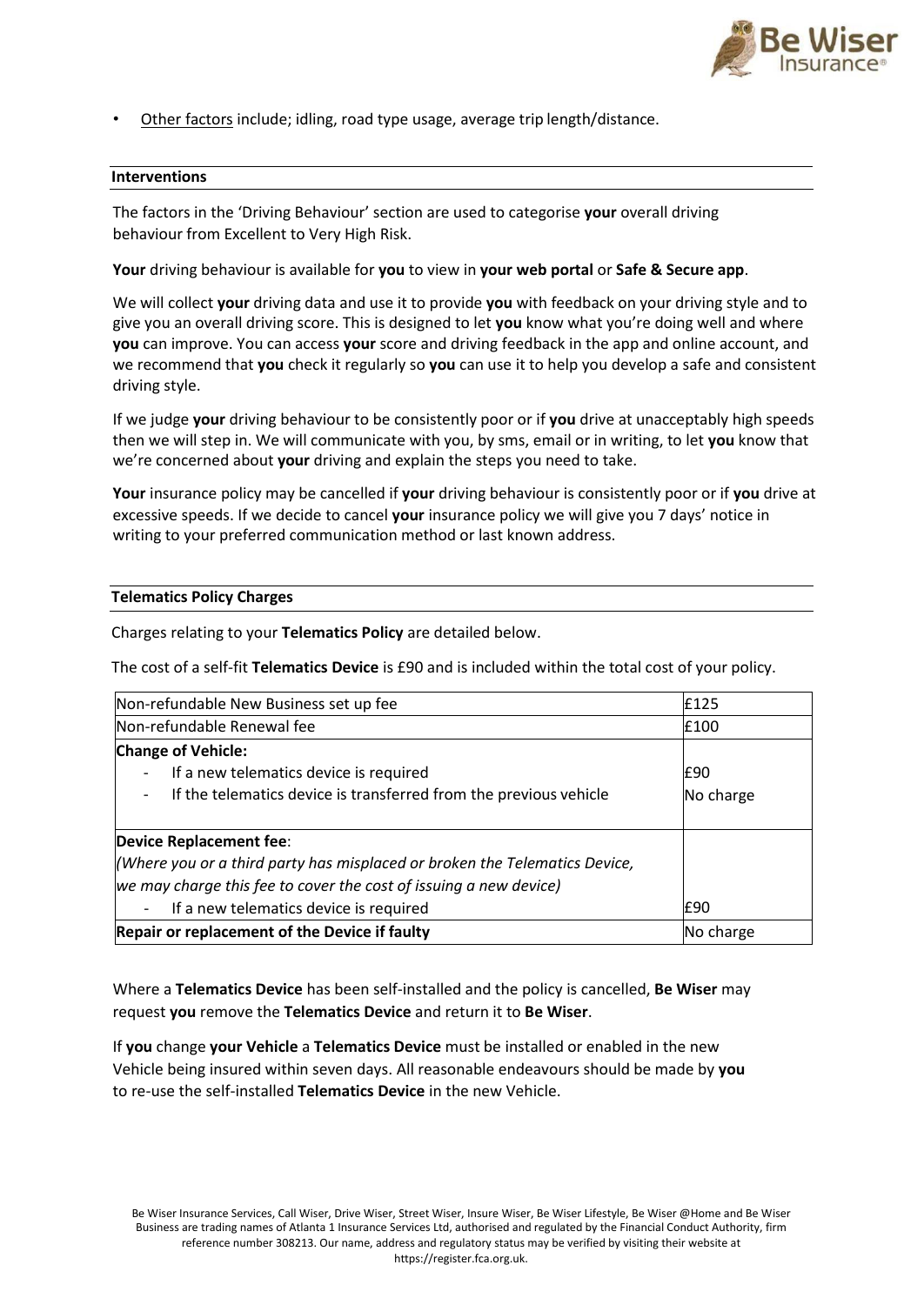

If **you** sell **your Vehicle you** are obliged to notify the new owner if the **Telematics Device** has been installed.

## **Claims & Assistance**

### **Stolen Vehicle**

The **Telematics Device** has GPS/GSM tracking functionality (Excludes windscreen tag). If **your Vehicle** is stolen, please contact Crusader on 0800 298280**, You** will need to have reported the **theft** to the police and have a Police Incident number.

If the police recover **your Vehicle,** they may take it to a secure compound for further investigation and **you** may be required to pay police recovery and storage charges. Please obtain a receipt for any such payments and submit as part of **your** claim.

### **Dealing with faults and limitations of service**

The **Telematics Device** has obtained all the relevant technical approvals and indicators of complete safety and reliability, so will not harm or interfere with **your Vehicle**.

If, during the term of the insurance policy, the **Telematics Device** is suspected by **Tracker** to be defective, **Tracker** will contact **you** and make all reasonable endeavours to repair or replace the **Telematics Device**.

If, during the **period of insurance**, **you** suspect the **Telematics Device** to be defective for any reason, **you** must notify **Tracker** as soon as possible by calling our **Telematics Device** helpline 0333 772 0489 to enable **Tracker** to make all reasonable endeavours to repair or replace the **Telematics Device**. Failure to do so in the requested time frame could result in policy cancellation.

**Tracker** will not repair or replace any item which is part of **Your Vehicle** and which is used to enable the operation of the **Telematics Device** and/or in conjunction with it (e.g. **your Vehicle**  battery). These items are **your** responsibility to maintain in good working order. The **Telematics Device** uses the battery power supply and so there may be a small drain even when **your Vehicle** is not being used.

The transmission and receipt of the data is dependent upon mobile telecommunications services and **you** acknowledge that this service may be interrupted, circumvented or compromised. If transmission of data is affected in the manner described in this paragraph, this does not necessarily mean the **Telematics Device** is defective. **Tracker** will rectify the problem with such transmissions where it is possible for **Tracker** to do so.

Atmospheric conditions, power failures, or other causes, conditions or events beyond **Tracker**  reasonable control or the capabilities of the **Telematics Device** can affect the collection and transmission of data by the **Telematics Device**. **Tracker** will rectify any interruptions to the transmission of the data where it is possible for **Tracker** to do so.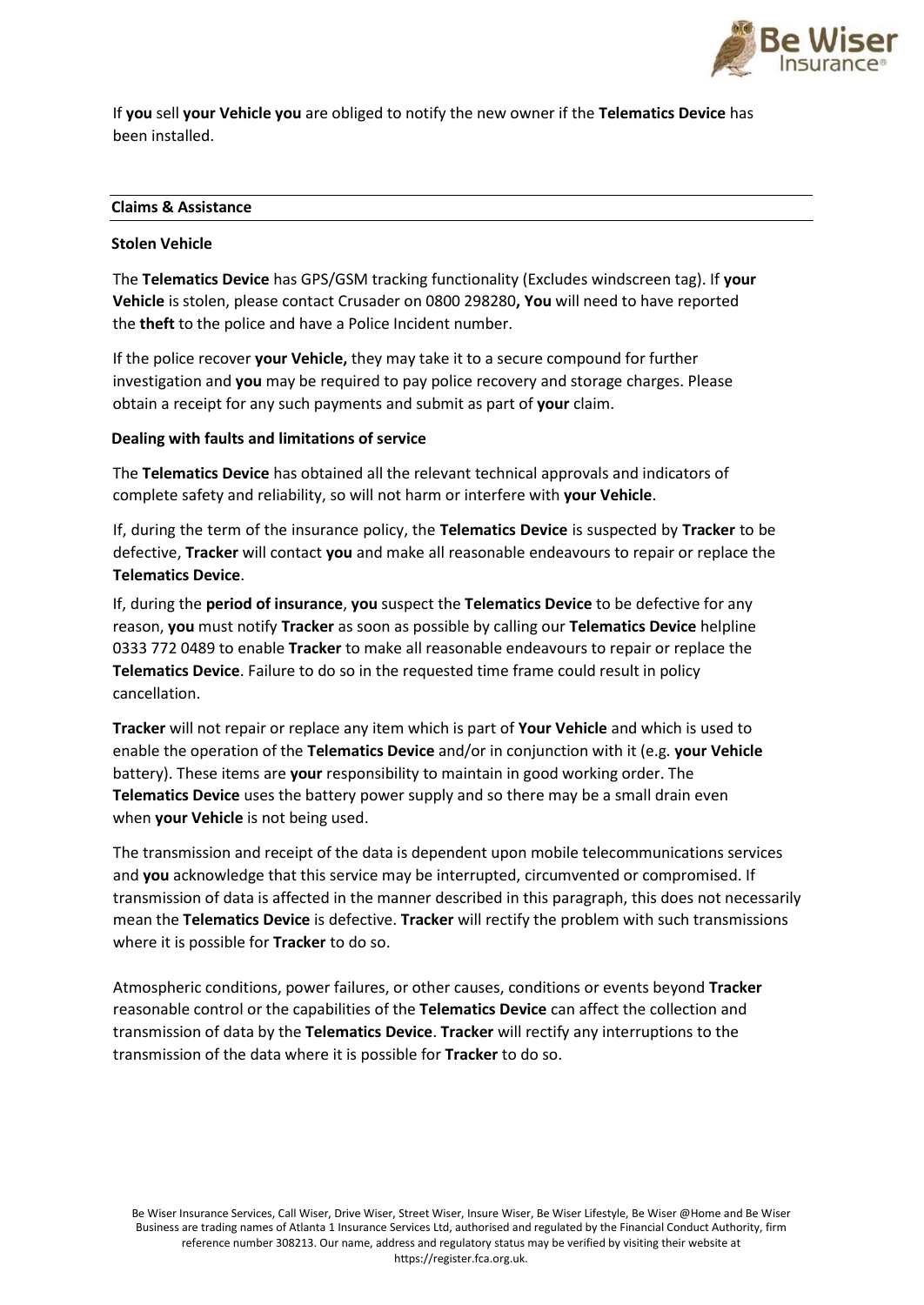

# **Cancellation rights**

**You** have the right to cancel **your** policy at any time during or before the period of cover.

In the event that **you** wish to cancel, **your** policy documentation must be destroyed as they will no longer be valid, **you** may cancel in writing or verbally.

### **Your cancellation rights – within the 14-day cooling off period**

**You** have a statutory right to cancel **your** policy within 14 days from the start or renewal date of your contract or on the day on which **you** receive the policy or renewal documentation, whichever is the later.

If **you** wish to cancel and the insurance cover has not yet commenced, **you** will be entitled to a full refund of the premium paid minus the Non-refundable set up fee.

Alternatively, if **you** wish to cancel and the insurance cover has already commenced, **you** will be entitled to a refund of the premium paid less a proportionate deduction for the time you've been on cover, the Non-refundable set up fee and any fees or commission due. Please refer to the section above **Telematics Policy Charges** & our Be Wiser Terms & Conditions for further details regarding the cancellation charges.

To cancel, please contact **Be Wiser**.

If **you** do not exercise **your** right to cancel **your** policy, it will remain in force and **you** will be required to pay the premium.

### **Your cancellation rights – outside of the 14-day cooling off period**

### **a) Your right to cancel**

Following the expiry of **your** 14-day statutory cooling off period **you** continue to have the right to cancel this policy at any time during its term. If **you** cancel your policy, **you** will be entitled to a refund of the premium paid less a proportionate deduction for the time you've been on cover, the Non-refundable set up fee and any fees or commission due. Please refer to the section above **Telematics Policy Charges** & our Be Wiser Terms & Conditions for further details regarding the cancellation charges.

In the event that a claim has occurred under your contract, **you** will not be entitled to a refund of premiums unless your insurers have recovered all financial costs which may have been incurred as a result of dealing with your claim. Please note, if **you** have elected to pay by the instalment credit facility the credit agreement will cancelled and the balance will become payable in full. Payment will be collected from the credit or debit card token that has been retained for collection of premiums.

To cancel, please contact **Be Wiser**.

### **b) Our right to cancel**

**Your Insurer** or **Be Wiser** may cancel this policy where there is a valid reason for doing so, by sending at least seven days' written notice to **your** e-mail address or alternative appropriate durable medium setting out the reason for cancellation.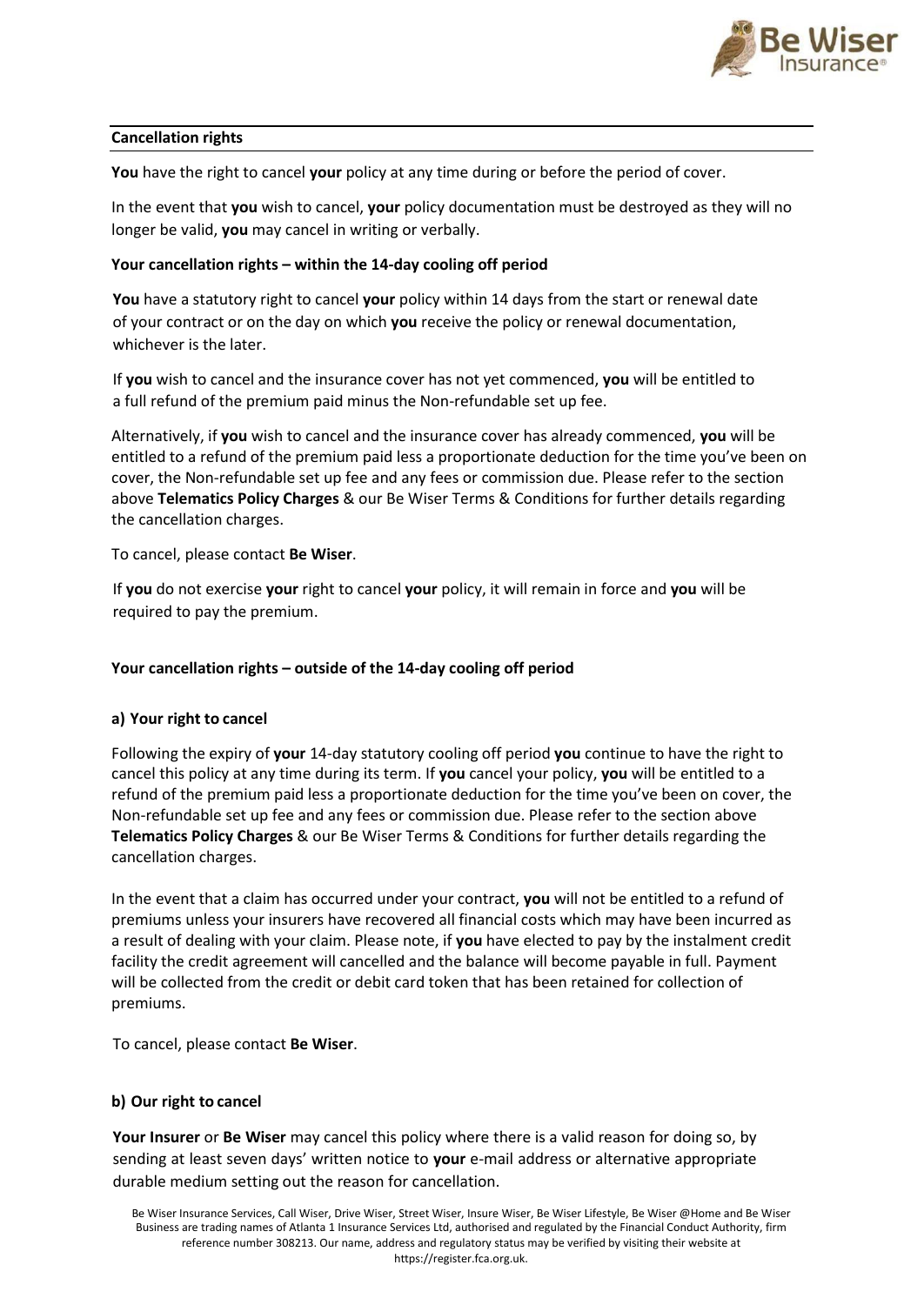

Valid reasons include but are not limited to the following:

- Where **we** reasonably suspect fraud.
- Evidence of tampering with or blocking the signal from the **device** will result in the immediate cancellation of all cover and may result in **you** being liable for any loss that **Be Wiser** Insurance may incur as a result of such tampering or blocking. This may mean that it will be increasingly difficult for **you** to obtain motor insurance in thefuture.
- Where the persons insured fail to co-operate with **us** or provide **us** with the information or documentation **we** reasonably require, and this affects our ability to process a claim or defend our interests. See the 'Claims procedure' section within the General Conditions of **your** policy booklet.
- Where **you** have not taken reasonable care to provide complete and accurate answers to the questions **we** ask. See the 'General Terms and Conditions' section of **your** policy booklet.
- Continued evidence of very high risk or high risk driving.
- If we are unable to retrieve a GPS location from the Telematics Device for more than 7 days and/or we are unable to view the Telematics Device in situ, or arrange for you to install a new Telematics Device within 7 days of our attempts to contact you, confirming you are able to install a new Telematics Device at ourrequest.
- It is a requirement that a **Telematics Device** must be fitted within seven days of the policy purchase date, or following a change of **your Vehicle**, unless it has been agreed between **you** and **Be Wiser** Insurance to extend that time frame. Where this condition has not been met, the policy will be cancelled subject to a seven-day **Road Traffic Acts** cancellation notice.

If **we** cancel the policy under this section **you** will be entitled to a refund of the premium paid in respect of the time on cover, less any charges detailed in the "**Your cancellation rights – outside of the 14-day cooling off period**" section, unless the reason for cancellation is fraud and/or **we** are legally entitled to keep the premium under the Consumer Insurance (Disclosure and Representations) Act 2012.

Important Note: The Consumer Insurance (Disclosure and Representations) Act 2012 sets out situations where failure by a **policyholder** to provide complete and accurate information requested by an insurer allows the insurer to cancel the policy, sometimes back to its start date and to keep any premiums paid.

Where our investigations provide evidence of fraud or a serious non-disclosure, we may cancel the policy immediately and backdate the cancellation to the date of the fraud or when **you** provided **us** with incomplete or inaccurate information, which may result in **your** policy being cancelled from the date **you** originally took it out.

# **Data Policy**

The Telematics **Data** collected by the **Telematics Device** is transmitted via a Mobile Phone Network in a secure format. By taking out this policy **you** are consenting to **your Data** being collected by the **Telematics Device** and to this Telematics **Data** being used by **Be Wiser** or **your** insurer in the ways outlined below. **You** must inform anyone that is insured to drive **your** vehicle that it is fitted with a **Telematics Device** that will collect and transmit Telematics **Data** about how **your** vehicle is driven and used. **You** must advise every driver, named on **your** certificate of motor insurance that each